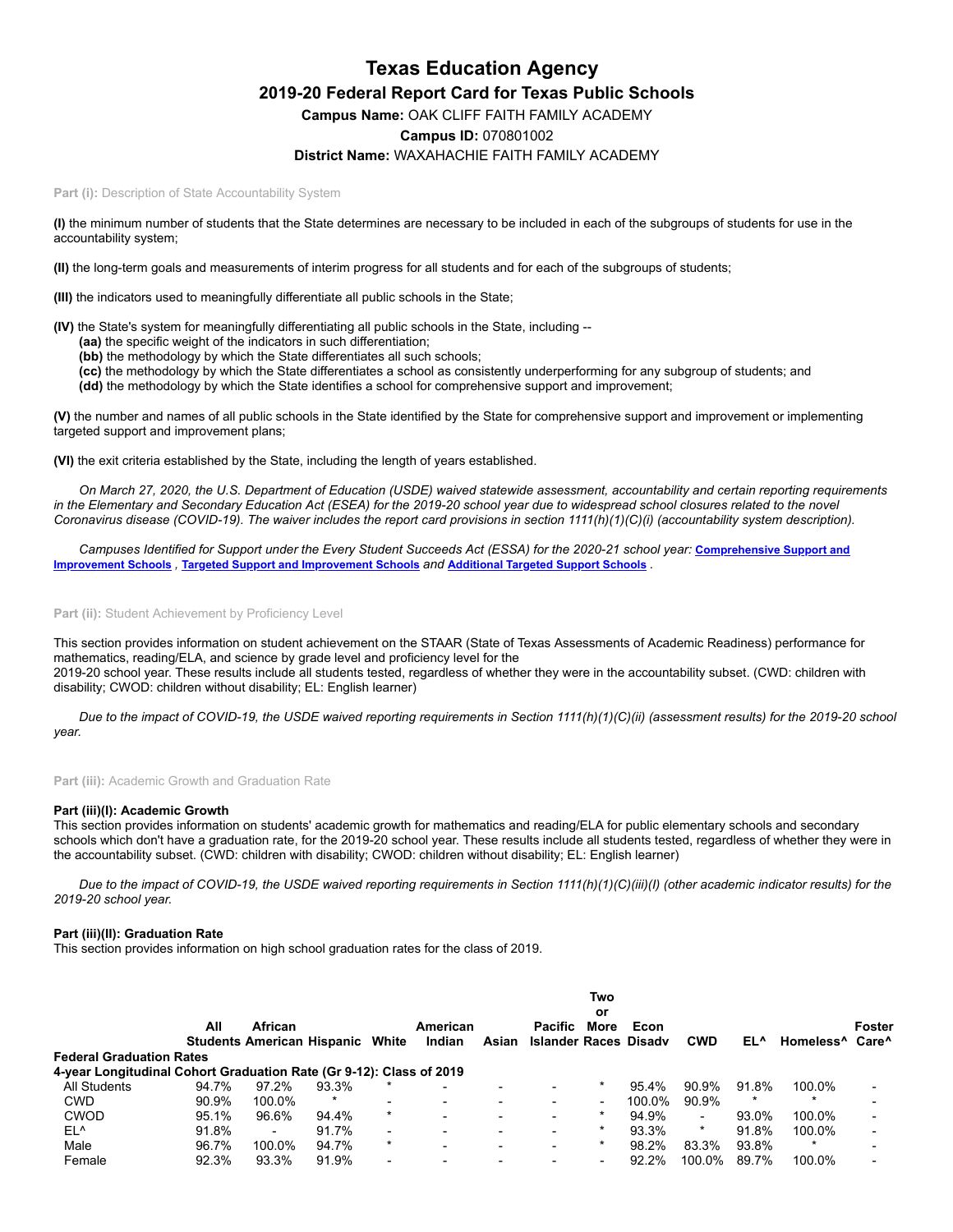**Econ**

**Students American Hispanic White African Indian Asian Islander Races Pacific More Disadv CWD EL^ Homeless^ Care^** '\*' Indicates results are masked due to small numbers to protect student confidentiality.

 $'$ -' Indicates there are no students in the group.<br>'<sup>1'</sup> Ever in grades  $9-12$ 

**All**

Ever in grades 9-12

Part (iv): English Language Proficiency

This section provides information on the number and percentage of English learners achieving English language proficiency based on the 2020 TELPAS (Texas English Language Proficiency Assessment System) data.(EL: English learner)

**American**

*Due to the impact of COVID-19, the USDE waived reporting requirements in Section 1111(h)(1)(C)(iv) (English language proficiency results) for the 2019-20 school year.*

#### Part (v): School Quality or Student Success (SQSS)

This section provides information on the other indicator of school quality or student success, which is college, career and military readiness (CCMR) for high schools and average performance rate of the three STAAR performance levels of all students, regardless of whether they were in the accountability subset, for elementary and secondary schools without a graduation rate. (CWD: children with disability; EL: English learner)

*Due to the impact of COVID-19, the USDE waived reporting requirements in Section 1111(h)(1)(C)(v) (school quality or student success indicator results) for the 2019-20 school year for elementary schools and secondary schools without a graduation rate. For secondary schools with CCMR (college, career, and military readiness) data, the results are reported.*

|                                                                      |                 |                     |          |        |                    |                          |                                         | Two        |                |            |     |
|----------------------------------------------------------------------|-----------------|---------------------|----------|--------|--------------------|--------------------------|-----------------------------------------|------------|----------------|------------|-----|
|                                                                      | All<br>Students | African<br>American | Hispanic | White  | American<br>Indian | Asian                    | <b>Pacific</b><br><b>Islander Races</b> | or<br>More | Econ<br>Disadv | <b>CWD</b> | EL  |
| School Quality (College, Career, and Military Readiness Performance) |                 |                     |          |        |                    |                          |                                         |            |                |            |     |
| %Students meeting CCMR                                               | 60%             | 49%                 | 64%      | $\ast$ | $\sim$             | $\overline{\phantom{a}}$ | $\sim$                                  |            | 61%            | 55%        | 64% |

'\*' Indicates results are masked due to small numbers to protect student confidentiality.

Indicates there are no students in the group.

## Part (vi): Goal Meeting Status

This section provides information on the progress of all students and each student group toward meeting the long-term goals or interim objectives on STAAR academic performance, federal graduation rate, and English learners' language proficiency. (CWD: children with disability; EL: English learner)

*Due to the impact of COVID-19, the USDE waived reporting requirements in Section 1111(h)(1)(C)(vi) (progress toward meeting long-term goals and measurements of interim progress) for the 2019-20 school year.*

#### **Part (vii):** STAAR Participation

This section provides the percentage of students assessed and not assessed on STAAR for mathematics, reading/ELA, and science. (CWD: children with disability; CWOD: children without disability; EL: English learner)

*Due to the impact of COVID-19, the USDE waived reporting requirements in Section 1111(h)(1)(C)(vii) (percentage of students assessed and not assessed) for the 2019-20 school year.*

# Part (viii): Civil Rights Data

Part (viii)(I) This section provides information from the 2017-18 Civil Right Data Collection (CRDC) surveys, submitted by school districts to the Office for Civil Rights on measures of school quality, climate, and safety, including counts of in-school suspensions, out-of-school suspensions, expulsions, school related arrests, referrals to law enforcement, chronic absenteeism (including both excused and unexcused absences), incidences of violence, including bullying and harassment. (EL: English learner)

|                                      | African<br>Total |                            |    |       | Indian or<br>Alaska |       | <b>Pacific</b>  | Two or<br>More | <b>Students</b><br>with             | <b>Students</b><br>with<br><b>Disabilities</b> |
|--------------------------------------|------------------|----------------------------|----|-------|---------------------|-------|-----------------|----------------|-------------------------------------|------------------------------------------------|
|                                      |                  | students American Hispanic |    | White | <b>Native</b>       | Asian | <b>Islander</b> |                | Races EL Disabilities (Section 504) |                                                |
| <b>Students Without Disabilities</b> |                  |                            |    |       |                     |       |                 |                |                                     |                                                |
| In-School Suspensions                |                  |                            |    |       |                     |       |                 |                |                                     |                                                |
| Male                                 | 120              | 61                         | 59 |       |                     |       |                 |                | 045                                 |                                                |
| Female                               | 103              | 62                         | 41 |       | 0                   |       |                 |                | 0 <sub>33</sub>                     |                                                |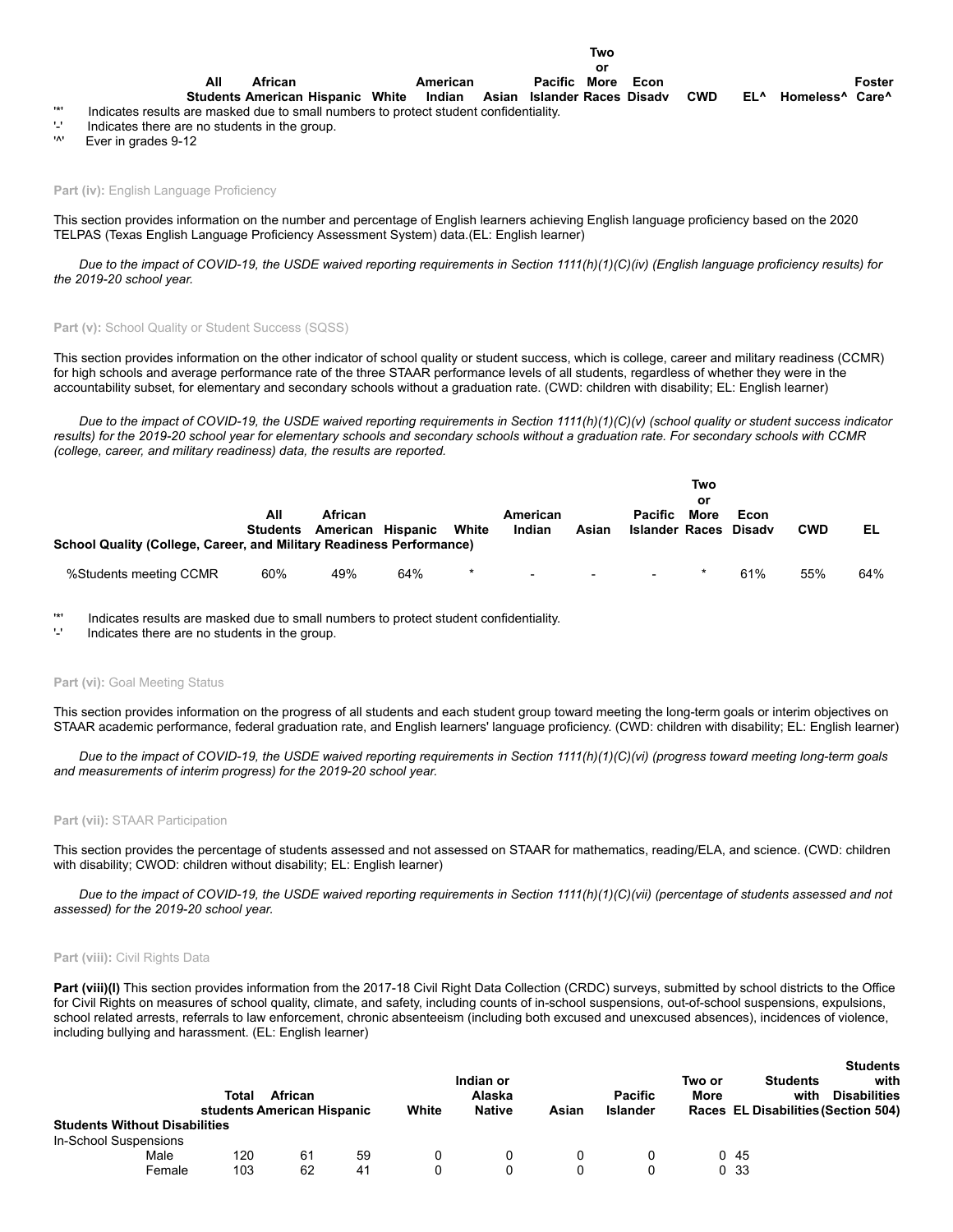|                                     |                 | Total            | African<br>students American Hispanic |                  | White      | Indian or<br>Alaska<br><b>Native</b> | Asian     | <b>Pacific</b><br>Islander | Two or<br>More |                    | <b>Students</b><br>with<br><b>Students</b><br>with<br><b>Disabilities</b><br>Races EL Disabilities (Section 504) |
|-------------------------------------|-----------------|------------------|---------------------------------------|------------------|------------|--------------------------------------|-----------|----------------------------|----------------|--------------------|------------------------------------------------------------------------------------------------------------------|
|                                     | Total           | 223              | 123                                   | 100              | 0          | 0                                    | 0         | 0                          |                | 078                |                                                                                                                  |
| Out-of-School Suspensions           |                 |                  |                                       |                  |            |                                      |           |                            |                |                    |                                                                                                                  |
|                                     | Male            | 23               | 12                                    | 11               | 0          | 0                                    | 0         | 0                          | 0              | 9                  |                                                                                                                  |
|                                     | Female          | 26               | 14                                    | 12               | 0          | 0                                    | 0         | $\pmb{0}$                  | 0              | 10                 |                                                                                                                  |
| Expulsions                          | Total           | 49               | 26                                    | 23               | 0          | 0                                    | 0         | 0                          | 0              | 19                 |                                                                                                                  |
| With                                | Male            | 0                | 0                                     | 0                | 0          | 0                                    | 0         | 0                          | 0              | 0                  |                                                                                                                  |
| Educational<br>Services             |                 |                  |                                       |                  |            |                                      |           |                            |                |                    |                                                                                                                  |
|                                     | Female          | 0                | 0                                     | 0                | 0          | 0                                    | 0         | 0                          | 0              | 0                  |                                                                                                                  |
|                                     | Total           | 0                | 0                                     | 0                | 0          | 0                                    | 0         | 0                          | 0              | 0                  |                                                                                                                  |
| Without<br>Educational<br>Services  | Male            | 0                | 0                                     | 0                | 0          | 0                                    | 0         | $\mathbf 0$                | 0              | $\mathbf 0$        |                                                                                                                  |
|                                     | Female          | 0                | 0                                     | 0                | 0          | 0                                    | 0         | 0                          | 0              | 0                  |                                                                                                                  |
|                                     | Total           | 0                | 0                                     | 0                | 0          | 0                                    | 0         | 0                          | 0              | 0                  |                                                                                                                  |
| Under Zero<br>Tolerance<br>Policies | Male            | 0                | 0                                     | 0                | 0          | 0                                    | 0         | $\pmb{0}$                  | $\mathbf 0$    | 0                  |                                                                                                                  |
|                                     | Female          | $\boldsymbol{0}$ | 0                                     | 0                | 0          | 0                                    | 0         | 0                          | 0              | 0                  |                                                                                                                  |
|                                     | Total           | 0                | 0                                     | $\mathbf 0$      | 0          | 0                                    | 0         | $\mathbf 0$                | $\mathbf 0$    | 0                  |                                                                                                                  |
| <b>School-Related Arrests</b>       |                 |                  |                                       |                  |            |                                      |           |                            |                |                    |                                                                                                                  |
|                                     | Male            | 0                | 0                                     | 0                | 0          | 0                                    | 0         | 0                          | 0              | 0                  |                                                                                                                  |
|                                     | Female          | 0                | 0                                     | 0                | 0          | 0                                    | 0         | 0                          | 0              | 0                  |                                                                                                                  |
|                                     | Total           | 0                | 0                                     | 0                | 0          | 0                                    | 0         | $\pmb{0}$                  | 0              | 0                  |                                                                                                                  |
| Referrals to Law Enforcement        |                 |                  |                                       |                  |            |                                      |           |                            |                |                    |                                                                                                                  |
|                                     | Male            | 0                | 0                                     | 0                | 0          | 0                                    | 0         | 0                          | 0              | 0                  |                                                                                                                  |
|                                     | Female          | 0                | 0                                     | 0                | 0          | 0                                    | 0         | 0                          | 0              | 0                  |                                                                                                                  |
| <b>Students With Disabilities</b>   | Total           | 0                | 0                                     | 0                | 0          | 0                                    | 0         | $\pmb{0}$                  | $\mathbf 0$    | 0                  |                                                                                                                  |
| In-School Suspensions               |                 |                  |                                       |                  |            |                                      |           |                            |                |                    |                                                                                                                  |
|                                     | Male            | 10               | 6                                     | 4                | 0          | 0                                    | 0         | 0                          | 0              | 1                  | 0                                                                                                                |
|                                     | Female          | 8                | 6                                     | $\boldsymbol{2}$ | 0          | 0                                    | 0         | 0                          | 0              | $\boldsymbol{2}$   | 0                                                                                                                |
|                                     | Total           | 18               | 12                                    | 6                | 0          | 0                                    | 0         | $\mathbf 0$                | $\mathbf 0$    | 3                  | 0                                                                                                                |
| Out-of-School Suspensions           |                 |                  |                                       |                  |            |                                      |           |                            |                |                    |                                                                                                                  |
|                                     | Male            | 10               | 3                                     | $\overline{7}$   | 0          | 0                                    | 0         | 0                          | 0              | 6                  | 4                                                                                                                |
|                                     | Female          | 3                | 2                                     | 1                | 0          | 0                                    | 0         | 0                          | 0              | 0                  | $\pmb{0}$                                                                                                        |
|                                     | Total           | 13               | 5                                     | 8                | 0          | 0                                    | 0         | $\mathbf 0$                | 0              | 6                  | 4                                                                                                                |
| Expulsions                          |                 |                  |                                       |                  |            |                                      |           |                            |                |                    |                                                                                                                  |
| With<br>Educational<br>Services     | Male            | 0                | 0                                     | 0                | 0          | 0                                    | $\pmb{0}$ | 0                          | 0              | 0                  | $\pmb{0}$                                                                                                        |
|                                     | Female          | 0                | 0                                     | 0                | 0          | 0                                    | 0         | 0                          | 0              | 0                  | 0                                                                                                                |
|                                     | Total           | 0                | 0                                     | 0                | 0          | 0                                    | 0         | 0                          | 0              | $\boldsymbol{0}$   | 0                                                                                                                |
| Without<br>Educational<br>Services  | Male            | $\pmb{0}$        | 0                                     | 0                | 0          | 0                                    | 0         | $\pmb{0}$                  | $\mathbf 0$    | $\pmb{0}$          | 0                                                                                                                |
|                                     | Female          | 0                | 0                                     | 0                | 0          | 0                                    | 0         | 0                          | 0              | 0                  | 0                                                                                                                |
|                                     | Total           | 0                | 0                                     | 0                | 0          | 0                                    | 0         | 0                          | 0              | 0                  | 0                                                                                                                |
| Under Zero<br>Tolerance<br>Policies | Male            | 0                | 0                                     | 0                | 0          | 0                                    | 0         | $\pmb{0}$                  | 0              | 0                  | 0                                                                                                                |
|                                     | Female          | 0                | 0                                     | 0                | 0          | 0                                    | 0         | 0                          | 0              | 0                  | 0                                                                                                                |
|                                     | Total           | 0                | 0                                     | 0                | 0          | 0                                    | 0         | $\mathbf 0$                | $\pmb{0}$      | 0                  | 0                                                                                                                |
| <b>School-Related Arrests</b>       |                 |                  |                                       |                  |            |                                      |           |                            |                |                    |                                                                                                                  |
|                                     | Male            | 0                | 0                                     | 0                | 0          | 0                                    | 0         | 0                          | 0              | 0                  | 0                                                                                                                |
|                                     | Female          | 0                | 0                                     | 0                | 0          | 0                                    | 0         | 0                          | 0              | 0                  | 0                                                                                                                |
|                                     | Total           | $\Omega$         | 0                                     | 0                | 0          | 0                                    | 0         | $\mathbf 0$                | 0              | 0                  | 0                                                                                                                |
| Referrals to Law Enforcement        |                 |                  |                                       |                  |            |                                      |           |                            |                |                    |                                                                                                                  |
|                                     | Male<br>Female  | 0<br>0           | 0<br>0                                | 0<br>0           | 0<br>0     | 0<br>0                               | 0<br>0    | 0<br>0                     | 0<br>0         | 0<br>0             | 0<br>0                                                                                                           |
|                                     | Total           | 0                | 0                                     | 0                | 0          | 0                                    | 0         | 0                          | $\mathbf 0$    | 0                  | 0                                                                                                                |
| <b>All Students</b>                 |                 |                  |                                       |                  |            |                                      |           |                            |                |                    |                                                                                                                  |
| Chronic Absenteeism                 |                 |                  |                                       |                  |            |                                      |           |                            |                |                    |                                                                                                                  |
|                                     | Male            | 111              | 53                                    | 58               | -8         | -8                                   | -8        | -8                         |                | $-8$ 39            | -8<br>7<br>-8<br>4                                                                                               |
|                                     | Female<br>Total | 111<br>222       | 56<br>109                             | 55<br>113        | -8<br>$-8$ | -8<br>$-8$                           | -8<br>-8  | -8<br>-8                   |                | $-8$ 30<br>$-8$ 69 | -8<br>11                                                                                                         |
|                                     |                 |                  |                                       |                  |            |                                      |           |                            |                |                    |                                                                                                                  |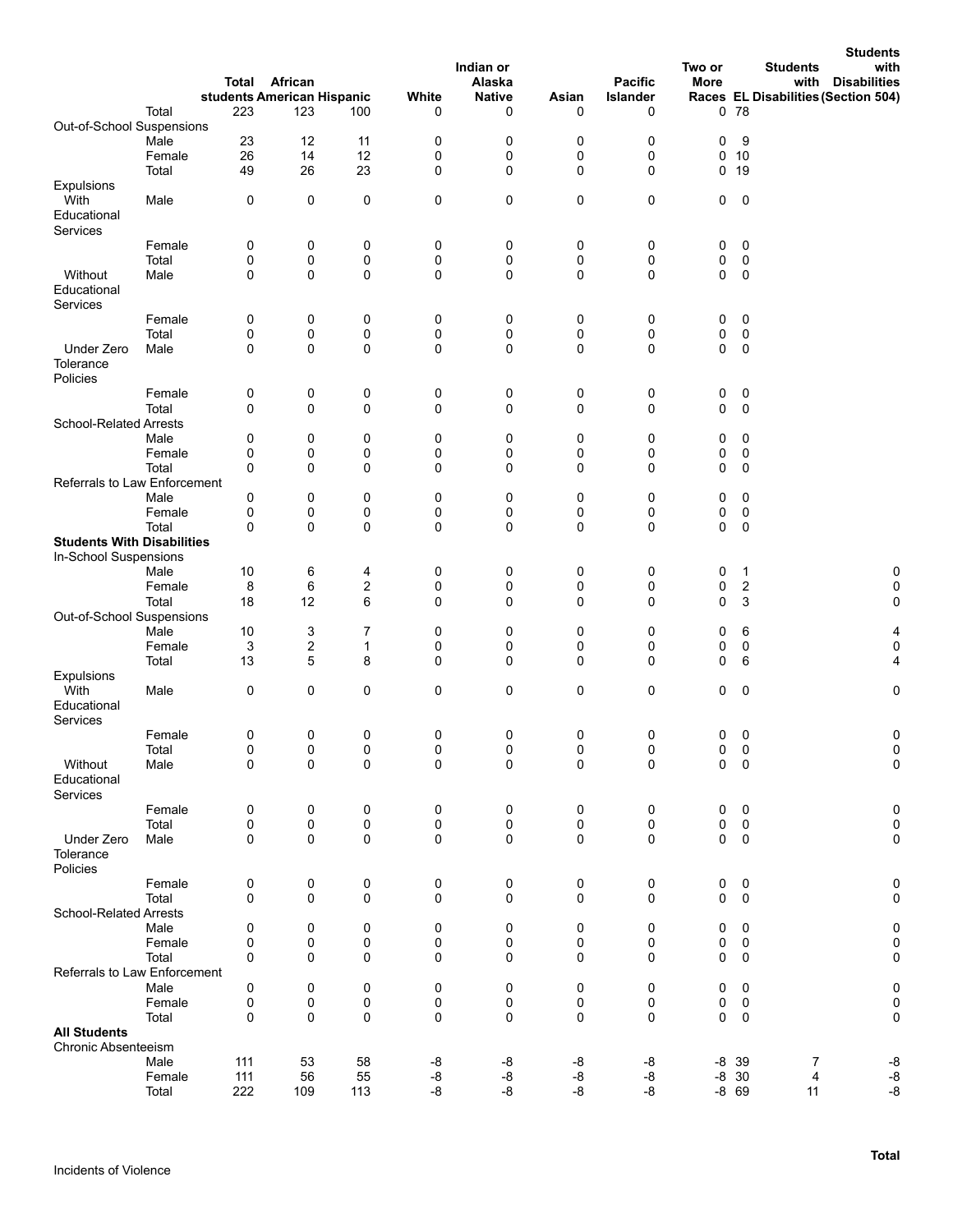|                                                                            | <b>Total</b> |
|----------------------------------------------------------------------------|--------------|
| Incidents of rape or attempted rape                                        | 0            |
| Incidents of sexual assault (other than rape)                              | $^{(1)}$     |
| Incidents of robbery with a weapon                                         |              |
| Incidents of robbery with a firearm or explosive device                    |              |
| Incidents of robbery without a weapon                                      |              |
| Incidents of physical attack or fight with a weapon                        |              |
| Incidents of physical attack or fight with a firearm or explosive device   |              |
| Incidents of physical attack or fight without a weapon                     |              |
| Incidents of threats of physical attack with a weapon                      |              |
| Incidents of threats of physical attack with a firearm or explosive device |              |
| Incidents of threats of physical attack without a weapon                   |              |
| Incidents of possession of a firearm or explosive device                   | 0            |
| Allegations of Harassment or bullying                                      |              |
| On the basis of sex                                                        | 0            |
| On the basis of race                                                       |              |
| On the basis of disability                                                 |              |
| On the basis of sexual orientation                                         |              |
| On the basis of religion                                                   | 0            |

Part (viii)(II) This section provides information from the 2017-18 Civil Right Data Collection (CRDC) surveys, submitted by school districts to the Office for Civil Rights, on the number of students enrolled in preschool programs and accelerated coursework to earn postsecondary credit while still in high school.

|                                       |        | <b>Total</b> | African      |                 |              | Indian or<br>Alaska |             | <b>Pacific</b>  | Two or<br><b>More</b> |                | <b>Students</b><br>with |
|---------------------------------------|--------|--------------|--------------|-----------------|--------------|---------------------|-------------|-----------------|-----------------------|----------------|-------------------------|
|                                       |        | students     | American     | <b>Hispanic</b> | White        | <b>Native</b>       | Asian       | <b>Islander</b> | Races                 | EL             | <b>Disabilities</b>     |
| Preschool Programs                    |        |              |              |                 |              |                     |             |                 |                       |                |                         |
|                                       | Male   | 69           | 26           | 42              |              | 0                   | 0           | 0               | 0                     | 42             | 0                       |
|                                       | Female | 94           | 29           | 64              | 0            | $\mathbf 0$         |             | 0               | 0                     | 55             | 0                       |
|                                       | Total  | 163          | 55           | 106             |              | $\Omega$            |             | $\mathbf 0$     | $\mathbf 0$           | 97             | 0                       |
| <b>Accelerated Coursework</b>         |        |              |              |                 |              |                     |             |                 |                       |                |                         |
| Advanced                              | Male   | 48           | 12           | 36              | 0            | 0                   | 0           | 0               | 0                     | 13             | 1                       |
| Placement                             |        |              |              |                 |              |                     |             |                 |                       |                |                         |
| Courses                               |        |              |              |                 |              |                     |             |                 |                       |                |                         |
|                                       | Female | 65           | 16           | 49              | 0            | 0                   | 0           | 0               | 0                     | 21             | 0                       |
|                                       | Total  | 113          | 28           | 85              | 0            | 0                   | 0           | 0               | 0                     | 34             |                         |
| International                         | Male   | -9           | -9           | -9              | -9           | $-9$                | -9          | -9              | -9                    | $-9$           | -9                      |
| Baccalaureate                         |        |              |              |                 |              |                     |             |                 |                       |                |                         |
| Courses                               |        |              |              |                 |              |                     |             |                 |                       |                |                         |
|                                       | Female | -9           | -9           | -9              | -9           | -9                  | -9          | -9              | -9                    | -9             | -9                      |
|                                       | Total  | -9           | -9           | -9              | -9           | -9                  | -9          | -9              | -9                    | -9             | -9                      |
| Dual                                  | Male   | 10           | $\mathbf{3}$ | $\overline{7}$  | 0            | $\mathbf 0$         | $\mathbf 0$ | $\mathbf 0$     | $\mathbf 0$           | 1              | 0                       |
| Enrollment/Dual<br>Credit<br>Programs |        |              |              |                 |              |                     |             |                 |                       |                |                         |
|                                       | Female | 6            |              | 5               | 0            | 0                   | 0           | 0               | 0                     |                | 0                       |
|                                       | Total  | 16           | 4            | 12              | $\mathbf{0}$ | $\mathbf{0}$        | $\mathbf 0$ | $\mathbf 0$     | $\mathbf{0}$          | $\overline{2}$ | 0                       |

 $-1$  Indicates there are no data available in the group.<br> $-3$  Indicates skip logic failure.

'-3' Indicates skip logic failure.<br>'-8' Indicates EDFacts missing

'-8' Indicates EDFacts missing data.<br>'-9' Indicates not applicable / skipped

'-9' Indicates not applicable / skipped.<br>'-11' Indicates suppressed data.

Indicates suppressed data.

Blank cell indicates the student group is not applicable to this report.

# Part (ix): Teacher Quality Data

This section provides information on the professional qualifications of teachers, including information disaggregated by high- and low-poverty schools on the number and percentage of (I) inexperienced teacher, principals, and other school leaders; (II) teachers teaching with emergency or provisional credentials; and (III) teachers who are not teaching in the subject or field for which the teacher is certified or licensed.

# **High Poverty**

|                                                              | All School            |                  |
|--------------------------------------------------------------|-----------------------|------------------|
| Inexperienced Teachers, Principals, and Other School Leaders | <b>Number</b><br>45.7 | Percent<br>36.0% |
| Teachers Teaching with Emergency or Provisional Credentials  | 18.0                  | 14.9%            |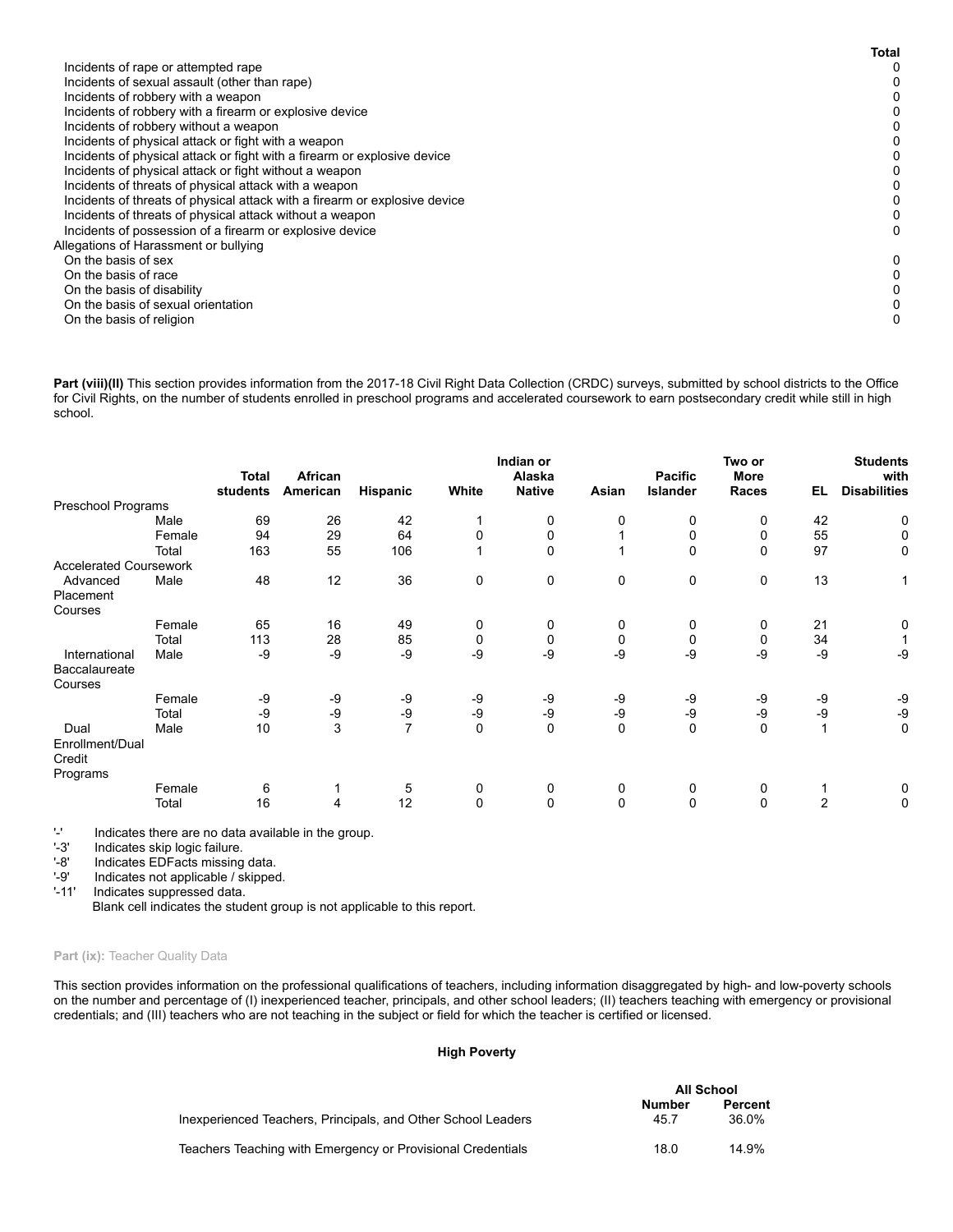Teacher Who Are Not Teaching in the Subject or Field for Which the Teacher is Certified or Licensed

'-' Indicates there are no data available in the group. Blank cell indicates data are not applicable to this report.

# Part (x): Per-Pupil Expenditure

This section provides information on the per-pupil expenditures of federal, state, and local funds, including actual personnel expenditures and actual non-personnel expenditures, disaggregated by source of funds, for each school district and campus for the 2019-20 fiscal year.

|                                                         |                   | State &<br>Local<br>and<br>Federal |            | State & Local<br><b>District</b> |           |            | Federal<br><b>District</b> |           |
|---------------------------------------------------------|-------------------|------------------------------------|------------|----------------------------------|-----------|------------|----------------------------|-----------|
|                                                         | <b>Enrollment</b> | Total(\$)                          | $Site(\$)$ | Allocation(\$)                   | Total(\$) | $Site(\$)$ | Allocation(\$)             | Total(\$) |
| Business/central/other support services                 |                   | 428                                | 53         | 355                              | 408       | 17         | 3                          | 20        |
| Food services                                           |                   | 735                                |            | 0                                | 0         |            | 735                        | 735       |
| Instruction                                             |                   | 6,819                              | 4,565      | 183                              | 4,748     | 1,240      | 831                        | 2,071     |
| Support services, general administration                |                   | 634                                |            | 603                              | 603       |            | 31                         | 31        |
| Support services, instructional staff                   |                   | 427                                | 388        | 2                                | 390       | 5          | 32                         | 37        |
| Support services, operation and<br>maintenance of plant |                   | 1,447                              | 53         | 1,181                            | 1,234     |            | 213                        | 213       |
| Support services, pupils                                |                   | 207                                | 93         | 2                                | 95        | 100        | 13                         | 113       |
| Support services, school administration                 |                   | 488                                | 395        | 0                                | 395       | 88         | 5                          | 93        |
| Support services, student transportation                |                   | 66                                 |            | 59                               | 59        |            |                            |           |
| Total                                                   | 2.328             | 11.250                             | 5,546      | 2,385                            | 7,931     | 1,449      | 1,870                      | 3,319     |

Blank cell indicates there are no data available in the group. Due to rounding, numbers may not add up precisely to the totals.

# Part (xi): STAAR Alternate 2 Participation

This section provides information on the number and percentage of students with the most significant cognitive disabilities who take STAAR Alternate 2, by grade and subject for the 2019-20 school year.

*Due to the impact of COVID-19, the USDE waived reporting requirements in Section 1111(h)(1)(C)(xi) (number and percentage of students with the most significant cognitive disabilities taking an alternate assessment) for the 2019-20 school year.*

Part (xii): Statewide National Assessment of Educational Progress (NAEP)

This section provides results on the state academic assessments in reading and mathematics in grades 4 and 8 of the 2019 National Assessment of Educational Progress, compared to the national average of such results.

#### **State Level: 2019 Percentages at NAEP Achievement Levels**

|         |                    |                                   |    |               | % At or Above       |    |                   |    |               |    |  |  |  |
|---------|--------------------|-----------------------------------|----|---------------|---------------------|----|-------------------|----|---------------|----|--|--|--|
|         |                    |                                   |    | % Below Basic | % At or Above Basic |    | <b>Proficient</b> |    | % At Advanced |    |  |  |  |
| Grade   | <b>Subject</b>     | <b>Student Group</b>              | ТX | <b>US</b>     | ТX                  | US | TX                | US | ТX            | US |  |  |  |
| Grade 4 | Reading            | Overall                           | 39 | 34            | 61                  | 66 | 30                | 35 |               | 9  |  |  |  |
|         |                    | <b>Black</b>                      | 52 | 52            | 48                  | 48 | 16                | 18 |               |    |  |  |  |
|         |                    | Hispanic                          | 48 | 45            | 52                  | 55 | 21                | 23 |               | 4  |  |  |  |
|         | White              | 22                                | 23 | 78            | 77                  | 48 | 45                | 12 | 12            |    |  |  |  |
|         | American Indian    |                                   | 50 |               | 50                  |    | 19                |    | 3             |    |  |  |  |
|         | Asian              | 11                                | 18 | 89            | 82                  | 65 | 57                | 25 | 22            |    |  |  |  |
|         |                    | Pacific Islander                  |    | 42            | $\star$             | 58 |                   | 25 | $\star$       | 4  |  |  |  |
|         |                    | Two or More Races                 | 26 | 28            | 74                  | 72 | 38                | 40 | 6             | 11 |  |  |  |
|         |                    | Econ Disadv                       | 50 | 47            | 50                  | 53 | 19                | 21 |               |    |  |  |  |
|         |                    | <b>Students with Disabilities</b> | 79 | 73            | 21                  | 27 | 8                 | 10 |               |    |  |  |  |
|         |                    | English Language Learners         | 61 | 65            | 39                  | 35 | 12                | 10 | 2             |    |  |  |  |
|         | <b>Mathematics</b> | Overall                           | 16 | 19            | 84                  | 81 | 44                | 41 | 9             | 9  |  |  |  |
|         |                    | Black                             | 24 | 35            | 76                  | 65 | 32                | 20 |               |    |  |  |  |
|         |                    | Hispanic                          | 19 | 27            | 81                  | 73 | 35                | 28 | 4             |    |  |  |  |
|         |                    | White                             | 8  | 11            | 92                  | 89 | 59                | 52 | 16            | 12 |  |  |  |
|         |                    | American Indian                   |    | 33            | $\star$             | 67 | $\star$           | 24 | $\star$       | 4  |  |  |  |